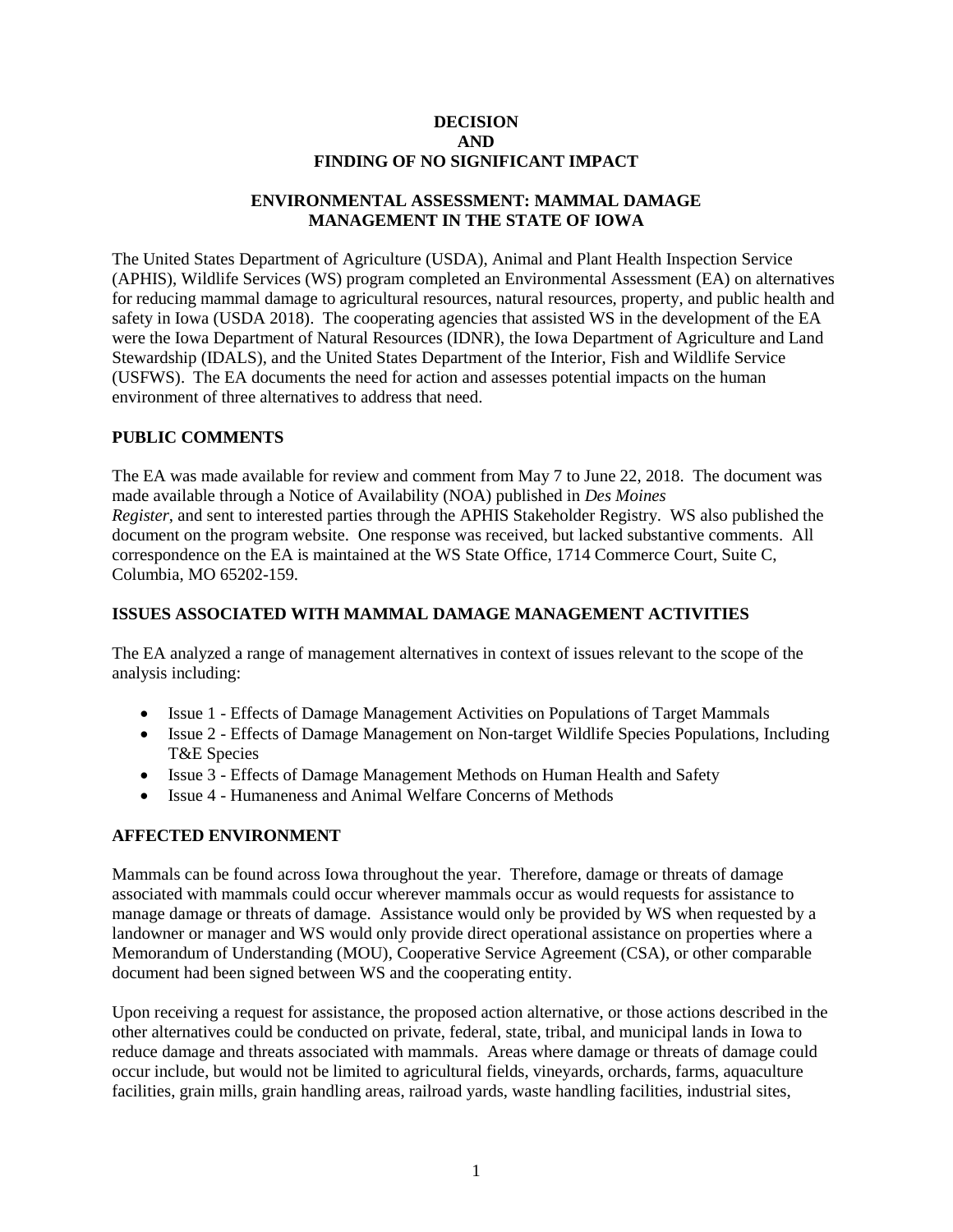natural resource areas, park lands, and historic sites; state and interstate highways and roads; property in or adjacent to subdivisions, businesses, and industrial parks; timberlands, croplands, and pastures; private and public property where burrowing mammals cause damage to structures, dikes, ditches, ponds, and levees; public and private properties in rural/urban/suburban areas where mammals cause damage to landscaping and natural resources, property, and are a threat to human safety through the spread of disease. The areas could also include airports and military airbases where mammals are a threat to human safety and to property; and areas where mammals negatively affect wildlife, including T&E species.

### **DESCRIPTION OF THE ALTERNATIVES**

The following three alternatives were developed to respond to the issues identified in Chapter 2 of the EA. A detailed discussion of the effects of the alternatives on the issues is described in the EA under Chapter 3 (USDA 2018); below is a summary of the alternatives.

### **Alternative 1 - Continue the Current Adaptive Integrated Mammal Damage Management Program (No Action/Proposed Action)**

The no action/proposed action alternative would continue the current implementation of an adaptive integrated approach utilizing non-lethal and lethal techniques, as deemed appropriate using the WS Decision Model, to reduce damage and threats caused by mammals. WS, in consultation with the IDNR, would continue to respond to requests for assistance with, at a minimum, technical assistance, or when funding is available, operational damage management. Funding could occur through federal appropriations or from cooperative funding.

The adaptive approach to managing damage associated with mammals would integrate the use of the most practical and effective methods to resolve a request for damage management as determined by sitespecific evaluation to reduce damage or threats to human safety for each request. City/town managers, agricultural producers, property owners, and others requesting assistance would be provided information regarding the use of appropriate non-lethal and lethal techniques. WS would work with those persons experiencing mammal damage in addressing those mammals responsible for causing damage as expeditiously as possible. To be most effective, damage management activities should begin as soon as mammals begin to cause damage. Mammal damage that has been ongoing can be difficult to resolve using available methods since mammals could be conditioned to an area and are familiar with a particular location. Subsequently, making that area unattractive through the use of available methods can be difficult to achieve once damage has been ongoing. WS would work closely with those entities requesting assistance to identify situations where damage could occur and begin to implement damage management activities under this alternative as early as possible to increase the likelihood of those methods achieving the level of damage reduction requested by the cooperating entity.

Under this alternative, WS would respond to requests for assistance by: 1) taking no action if warranted, 2) providing only technical assistance to property owners or managers on actions they could take to reduce damages caused by mammals, or 3) provide technical assistance and direct operational assistance to a property owner or manager experiencing damage. The removal of many of the mammal species native to Iowa or designated game species can only legally occur through regulated hunting and trapping seasons or through the issuance of a permit or license by the IDNR and only at levels specified in the permit. Activities conducted under this alternative would occur in compliance and in coordination with the IDNR, for example, having the proper permitting taken care of beforehand and only removing species at the specified levels.

Property owners or managers requesting assistance would be provided with information regarding the use of effective and practical non-lethal and lethal techniques under this alternative. Property owners or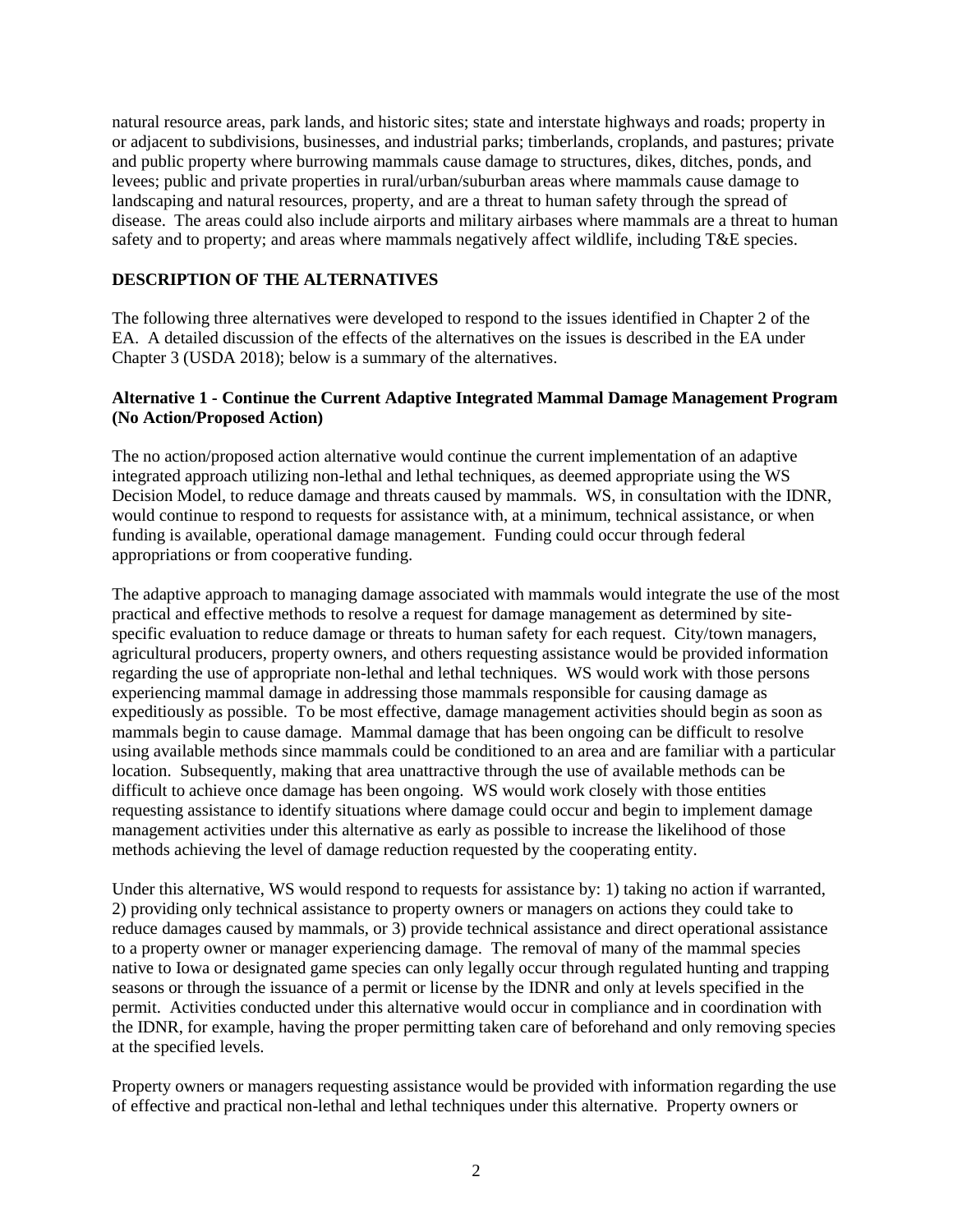managers may choose to implement WS' recommendations on their own (*i*.*e*., technical assistance), use contractual services of private businesses, use volunteer services of private organizations, use the services of WS (*i*.*e*., direct operational assistance), take the management action themselves without consulting another private or governmental agency, or take no action.

Mammals could be euthanized by close range gunshot once live-captured, which is a method of euthanasia considered appropriate by the American Veterinary Medical Association (AVMA) for freeranging wildlife, when administered appropriately (AVMA 2013). On occasion, euthanasia of livecaptured mammals would occur through the use of euthanasia drugs or carbon dioxide once the animal was captured using other methods. Euthanasia drugs are an acceptable form of euthanasia for freeranging wildlife while carbon dioxide is a conditionally acceptable<sup>1</sup> method of euthanasia (AVMA 2013).

Lethal and non-lethal methods are intended to be short-term attempts at reducing damage occurring at the time those methods are employed. Long-term solutions to managing mammal damage would include limited habitat manipulations, exclusion and/or changes in cultural practices, which are addressed further below and in Appendix B.

Non-lethal methods can disperse or otherwise make an area unattractive to mammals; thereby, reducing the presence of mammals at the site and potentially the immediate area around the site where non-lethal methods are employed. Non-lethal methods would be given priority when addressing requests for assistance (WS Directive 2.101) and include methods of exclusions, harassment, habitat modification, and live trap and translocation. However, non-lethal methods would not necessarily be employed to resolve every request for assistance if deemed inappropriate by WS' personnel using the WS Decision Model, especially when the requesting entity has used non-lethal methods previously and found those methods to be inadequate in resolving the damage or threats of damage. When effective, non-lethal methods would disperse mammals from the area resulting in a reduction in the presence of those mammals at the site. For any management methods employed, the proper timing is essential in effectively dispersing those mammals causing damage. Employing methods soon after damage begins or soon after threats are identified increases the likelihood that those damage management activities would achieve success in addressing damage. Therefore, coordination and timing of methods is necessary to be effective in achieving expedient resolution of mammal damage.

Lethal methods would be employed to resolve damage associated with those mammal species identified by WS as responsible for causing damage or threats to property, agricultural resources, natural resources, and human health and safety only after receiving a request for the use of those methods. The use of lethal methods may result in local population reductions in the area where damage or threats were occurring since mammals would be removed from the population. Lethal methods are often employed to reinforce non-lethal methods and to remove mammals that have been identified as causing damage or posing a threat to cause damage. The number of mammals removed from the population using lethal methods under the proposed action would be dependent on the number of requests for assistance received, the number of mammals involved with the associated damage or threat, whether negative impacts are sufficiently reduced to protect property or human health and safety, and the efficacy of methods employed.

WS may recommend mammals be harvested during the regulated hunting and/or trapping season for those species in an attempt to reduce the number of mammals causing damage. Managing mammal populations over broad areas could lead to a decrease in the number of mammals causing damage, however population management is not the goal of WS' technical assistance or direct operational assistance.

l <sup>1</sup>The AVMA (2013) defines conditional acceptable as "...[methods] *that by the nature of the technique or because of greater potential for operator error or safety hazards might not consistently produce humane death or are methods not well documented in the scientific literature".*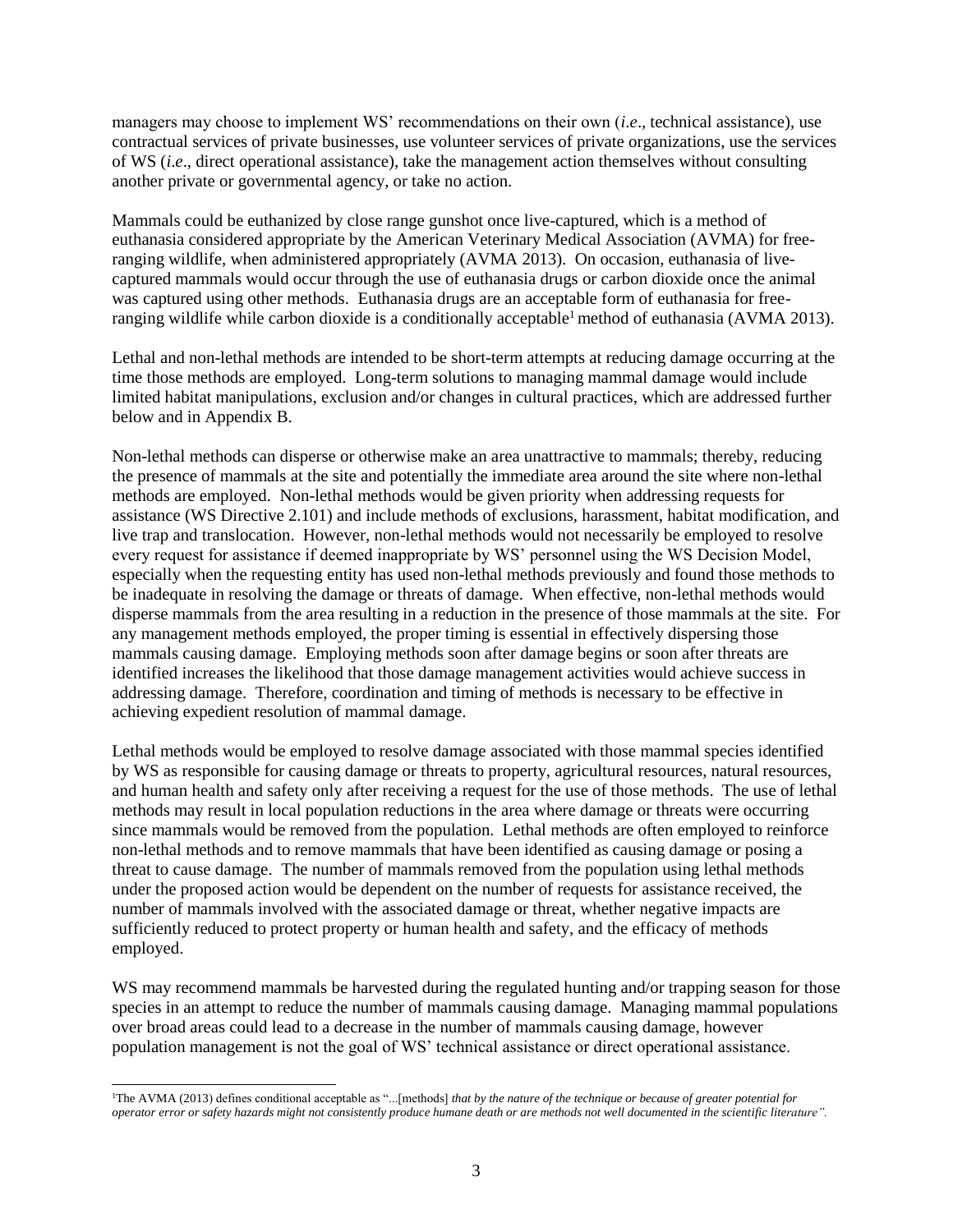Establishing hunting or trapping seasons and managing wildlife populations is the responsibility of the IDNR. WS' main responsibility focuses on animal damage management. Additionally, WS will comply with all permitting required to carry out the work involved.

## **Alternative 2 - Non-lethal Mammal Damage Management Only by WS**

Under this alternative, WS would be restricted to only using or recommending non-lethal methods to resolve damage caused by mammals (found in Appendix B of EA). These non-lethal methods include exclusions, habitat management, animal behavioral modifications (*e.g.* human effigies, harassment), and live capture and translocation. Lethal methods could continue to be used under this alternative by those persons experiencing damage from mammals without involvement by WS. In situations where non-lethal methods were impractical or ineffective to alleviate damage, WS could refer requests for information regarding lethal methods to the IDNR, local animal control agencies, or private businesses or organizations. Property owners or managers might choose to implement WS' non-lethal recommendations on their own or with the assistance of WS, implement lethal methods on their own, or request assistance (non-lethal or lethal) from a private or public entity other than WS.

### **Alternative 3 - No Mammal Damage Management Conducted by WS**

This alternative would preclude any and all activities by WS to reduce threats to human health and safety, and to alleviate damage to agricultural resources, property, and natural resources. WS would not be involved with any aspect of mammal damage management. All requests for assistance received by WS to resolve damage caused by mammals would be referred to the IDNR and/or other private entities.

Despite no involvement by WS in resolving damage and threats associated with mammals, those persons experiencing damage caused by mammals could continue to resolve damage by employing those methods legally available since the lethal removal of mammals to alleviate damage or threats can occur despite the lack of involvement by WS. The lethal removal of mammals could occur through the issuance of permits by the IDNR, when required, and during the hunting or trapping seasons for regulated game species. All methods described in Appendix B of the EA would be available for use by those persons experiencing damage or threats except for the use of immobilizing drugs and euthanasia chemicals. Immobilizing drugs and euthanasia chemicals can only be used by WS or appropriately licensed veterinarians.

# **CONSISTENCY**

Based on the provisions and protective measures established in the EA, WS determined that activities conducted pursuant to the proposed action may affect but would not likely adversely affect those species listed in the state by the USFWS, including their critical habitats. As part of the development of the EA, WS consulted with the USFWS under Section 7 of the ESA. The USFWS concurred with WS' determinations. The list of species designated as endangered or threatened by the IDNR was reviewed during the development of the EA. Based on the review of species listed, WS determined that the proposed activities may affect but would not likely adversely affect those species listed by the state.

# **MONITORING**

The WS- Iowa program will annually review its effects on mammals and other non-target species addressed in the EA to ensure those activities do not impact the viability of wildlife species. In addition, the EA will be reviewed each year to ensure that the analyses are sufficient.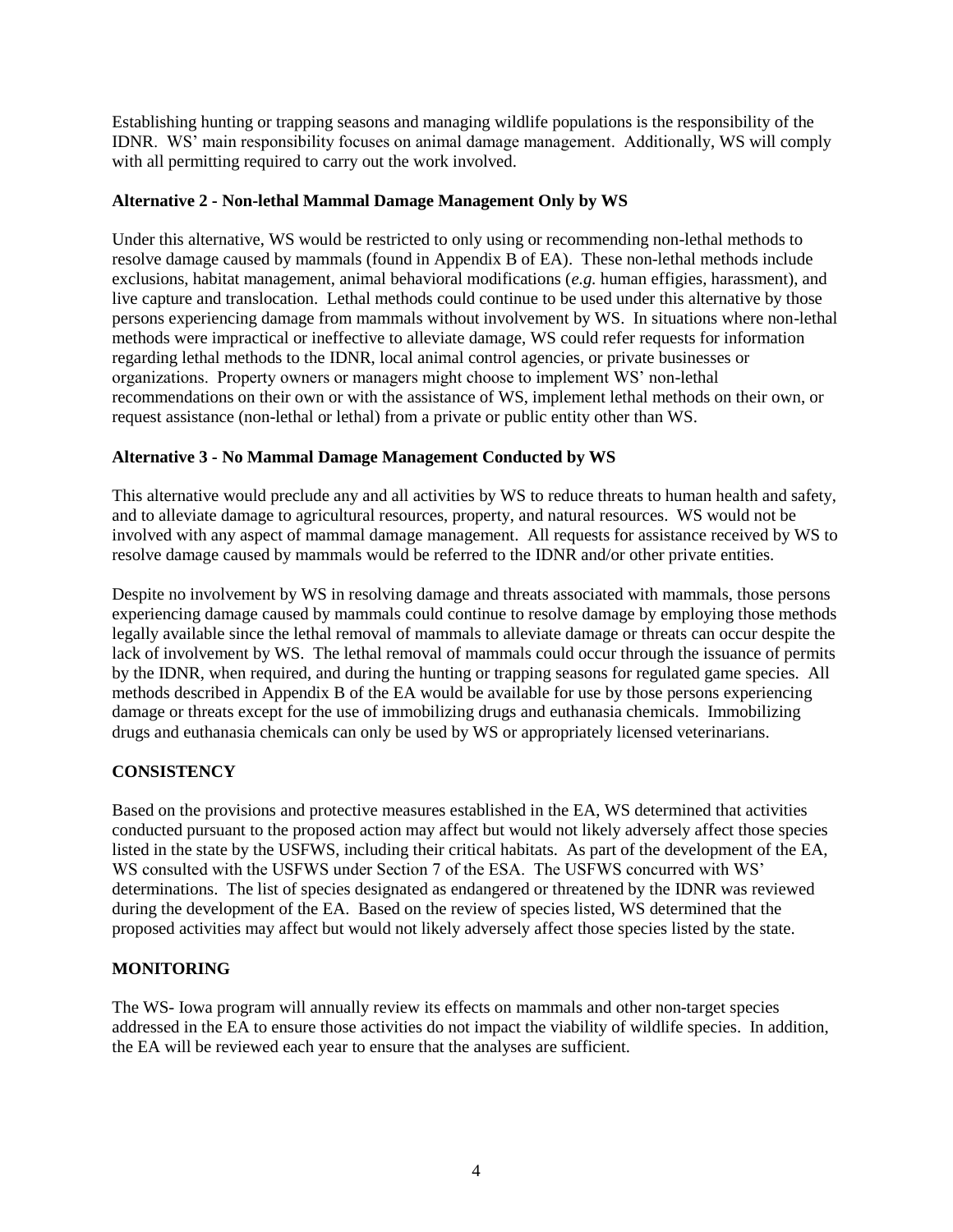### **CUMULATIVE IMPACTS OF THE PROPOSED ACTION**

No significant cumulative environmental impacts were identified from any of the three alternatives, including the proposed action. Under the proposed action, the lethal removal of mammals by WS would not have significant impacts on statewide mammal populations when known sources of mortality were considered. No risk to public safety was identified when activities were provided and expected by requesting individuals under Alternative 1 since only trained and experienced personnel would conduct and/or recommend damage management activities. There would be a slight increased risk to public safety when persons who reject assistance and recommendations conduct their own activities under Alternative 2 and when no assistance was provided under Alternative 3. However, under all of the alternatives, those risks would not be to the point that the effects would be significant. The analysis in the EA indicates that an integrated approach to managing damage and threats caused by mammals would not result in significant cumulative effects on the quality of the human environment.

# **DECISION AND FINDING OF NO SIGNIFICANT IMPACT**

I have carefully reviewed the EA prepared for this proposal and the input from the public involvement process. I find the proposed action alternative (Alternative 1) to be environmentally acceptable, addressing the issues and needs while balancing the environmental concerns of management agencies, landowners, advocacy groups, and the public. The analysis in the EA adequately addresses the identified issues, which reasonably confirm that no significant impact, individually or cumulatively, to the quality of the human environment are likely to occur from the proposed action, nor does the proposed action constitute a major federal action. Therefore, the analysis in the EA does not warrant the completion of an Environmental Impact Statement (EIS).

Based on the analyses in the EA, the need for action and the issues identified are best addressed by selecting Alternative 1 and applying the associated standard operating procedures. Alternative 1 successfully addresses (1) mammal damage management using a combination of the most effective methods and does not adversely impact the environment, property, human health and safety, target species, and/or non-target species, including T&E species; (2) it offers the greatest chance of maximizing effectiveness and benefits to resource owners and managers; (3) it presents the greatest chance of maximizing net benefits while minimizing adverse effects to public health and safety; and (4) it offers a balanced approach to the issue of humaneness when all facets of that issue are considered. Further analysis would be triggered if changes occur that broaden the scope of damage management activities that affect the natural or human environment or from the issuance of new environmental regulations. Therefore, it is my decision to implement the proposed action/no action alternative (Alternative 1) as described in the EA.

Based on the analyses provided in the EA, there are no indications that the proposed action (Alternative 1) would have a significant impact, individually or cumulatively, on the quality of the human environment. I agree with this conclusion and therefore, find that an EIS should not be prepared. This determination is based on the following factors:

- 1. Mammal damage management, as conducted by WS in the State, is not regional or national in scope.
- 2. The proposed action would pose minimal risk to public health and safety. Based on the analyses in the EA, the methods available would not adversely affect human safety based on their use patterns and standard operating procedures.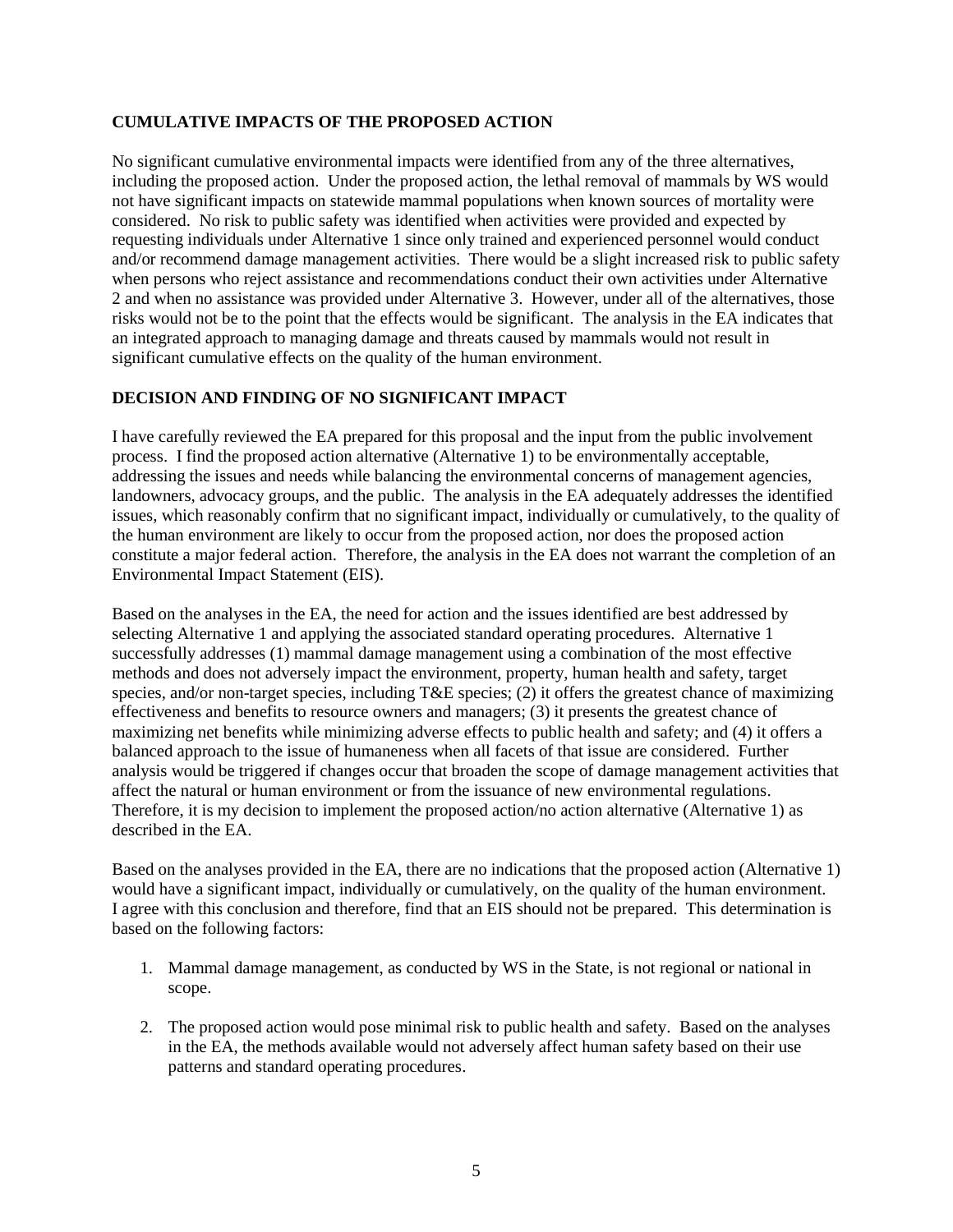- 3. There are no unique characteristics such as park lands, prime farm lands, wetlands, wild and scenic areas, or ecologically critical areas that would be significantly affected. WS' standard operating procedures and adherence to applicable laws and regulations would further ensure that WS' activities do not harm the environment.
- 4. The effects on the quality of the human environment are not highly controversial. Although there may be some opposition to mammal damage management, this action is not highly controversial in terms of size, nature, or effect.
- 5. Based on the analysis documented in the EA and the accompanying administrative file, the effects of the proposed damage management program on the human environment would not be significant. The effects of the proposed activities are not highly uncertain and do not involve unique or unknown risks.
- 6. The proposed action would not establish a precedent for any future action with significant effects.
- 7. No significant cumulative effects were identified through the assessment. The EA analyzed cumulative effects on target and non-target species populations and concluded that such impacts were not significant for this or other anticipated actions to be implemented or planned.
- 8. The proposed activities would not affect districts, sites, highways, structures, or objects listed in or eligible for listing in the National Register of Historic Places, nor would they likely cause any loss or destruction of significant scientific, cultural, or historical resources.
- 9. WS has determined that the proposed program would not adversely affect any federally listed T&E species currently listed in the State. In addition, WS has determined that the proposed activities would not adversely affect state-listed T&E species.
- 10. The proposed action would comply with all applicable federal, state, and local laws.

The rationale for this decision is based on several considerations. This decision takes into account public comments, social/political and economic concerns, public health and safety, and the best available science. The foremost considerations are that: 1) mammal damage management would only be conducted by WS at the request of landowners/managers, 2) management actions would be consistent with applicable laws, regulations, policies and orders, and 3) no significant effects to the environment were identified in the analysis. As a part of this Decision, the WS program would continue to provide effective and practical technical assistance and direct management techniques that reduce damage and threats of damage.

 $\textsf{WILLIE}$   $\textsf{HARRI}\textsf{S}_{\textsf{Date: 2018.08.21}}$  12:58:30 -04'00'

Willie D. Harris, Director-Eastern Region Date USDA/APHIS/WS Raleigh, North Carolina

\_\_\_\_August 21, 2018\_\_\_\_\_\_\_\_\_\_\_